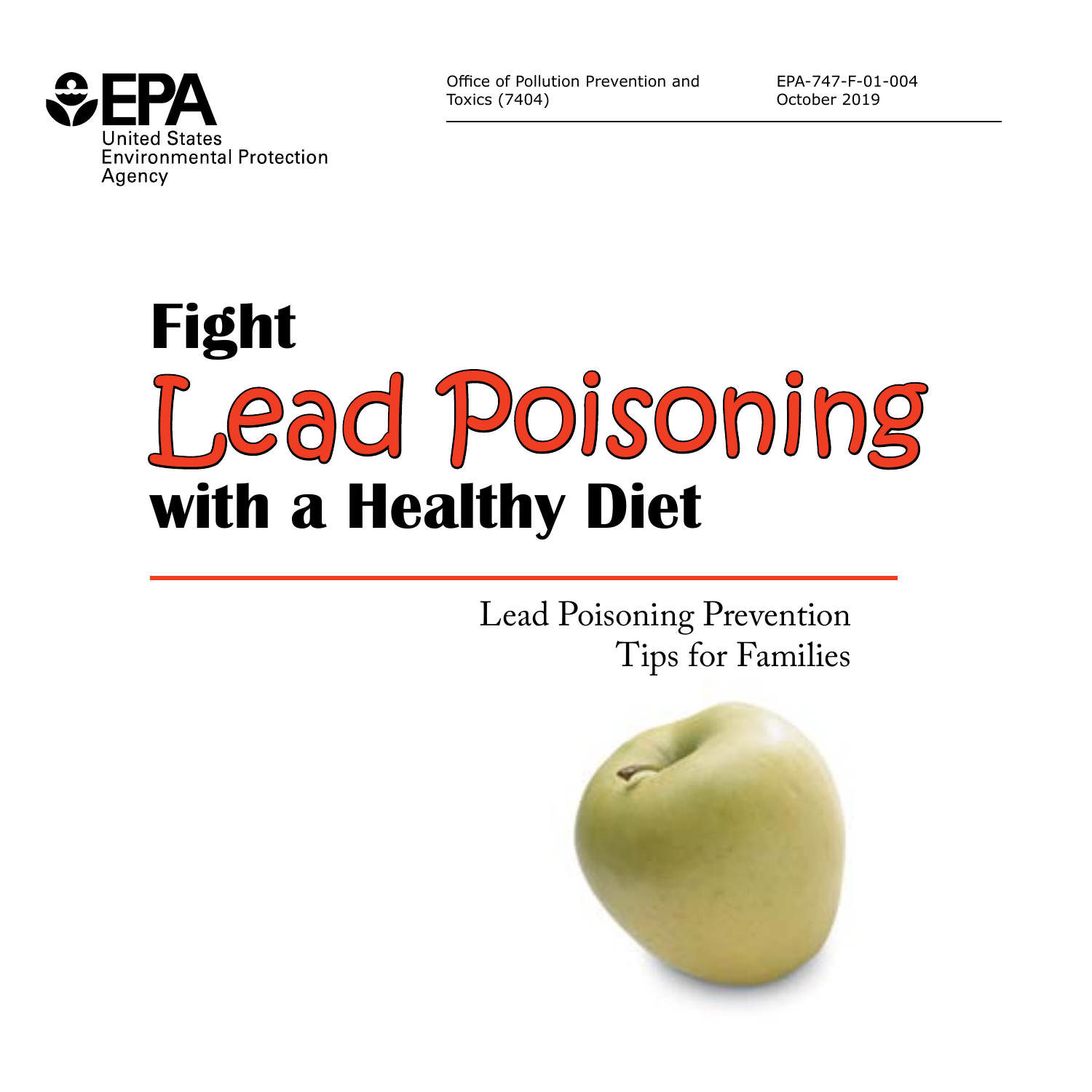### Lead and a Healthy Diet

#### What You Can Do to Protect Your Child Where is Lead Found?

#### Lead's Effects on the Body

Lead is a poisonous metal that our bodies cannot use. Lead poisoning can cause learning, hearing, and behavioral problems, and can harm your child's brain, kidneys, and other organs. Lead in the body stops good minerals such as iron and calcium from working right. Some of these effects may be permanent.

#### Lead Awareness and Your Child

Children with lead poisoning usually do not look or act sick. The only way to know if your child has lead poisoning is by getting a blood test. Ask your doctor or health care provider to test your child under six years of age at least once a year.

Lead poisoning occurs without any obvious symptoms  $\Delta$ RMS your child's

### Lead Hazards

#### Main Sources of Lead

**Lead-based paint** is a hazard if it is peeling, chipping, chalking, or cracking. Even lead-based paint that appears to be undisturbed can be a problem if it is on surfaces that children chew or that get a lot of wear and tear. The older your home is, the more likely it is to contain lead-based paint.

**Contaminated dust** forms when lead paint is dryscraped or sanded. Dust can also become contaminated when painted surfaces bump or rub together. Lead chips and dust can gather on surfaces and objects that people touch or that children put into their mouths.

**Contaminated soil** occurs when exterior lead-based paint from houses, buildings, or other structures flakes or peels and gets into the soil. Soil near roadways may also be contaminated from past use of leaded gasoline in cars. Avoid these areas when planting vegetable gardens.

#### Other Sources of Lead

- Contaminated drinking water from older plumbing fixtures
- Lead-based painted toys and household furniture
- Imported lead-glazed pottery and leaded crystal
- Lead smelters
- Hobbies
- Folk remedies like azarcon and pay-loo-ah
- Cosmetics, like kohl and kajal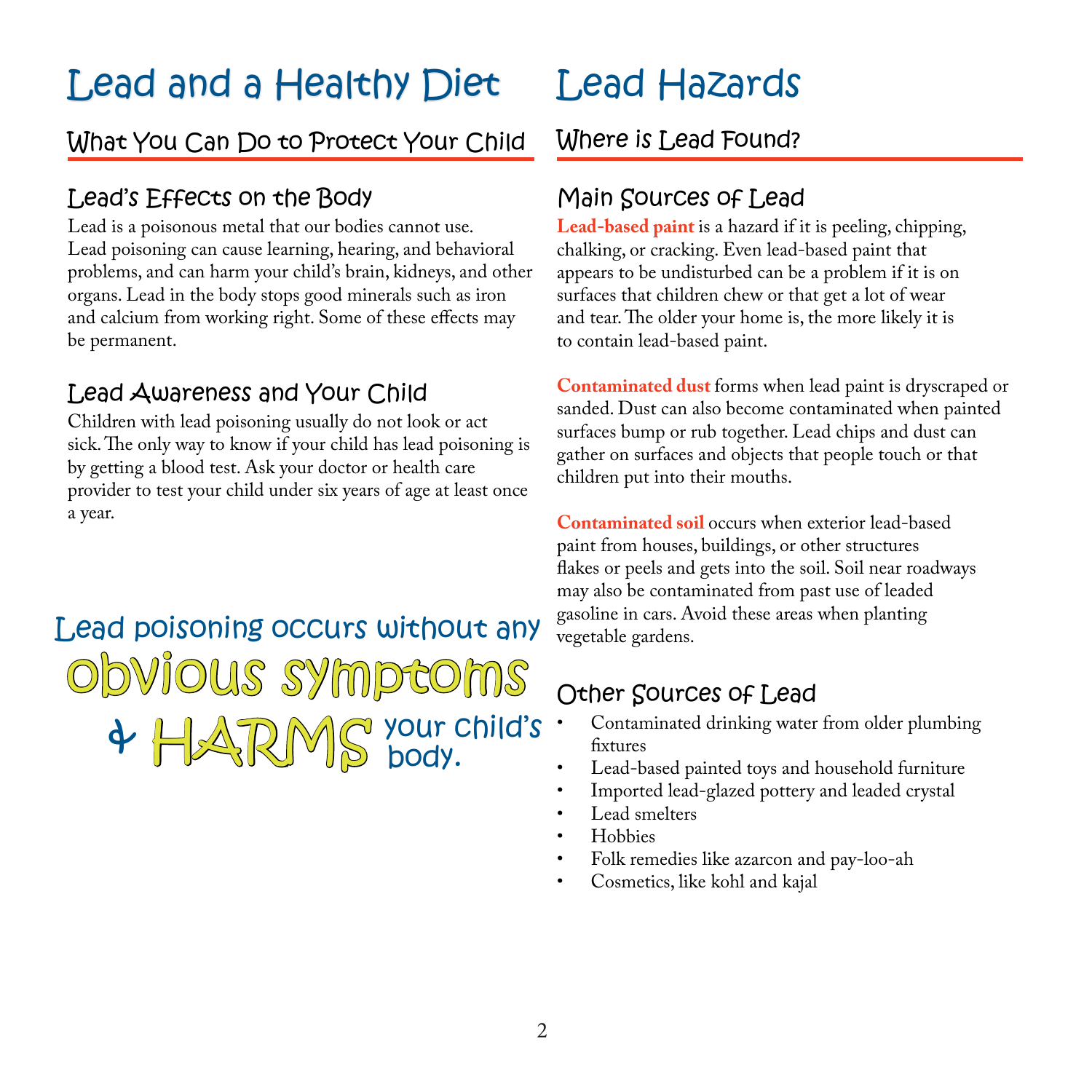### Meal and Snack Ideas

#### Tips to Help You and Your Children Plan Meals and Snacks

#### Oatmeal swirlers Sliced banana Orange juice Breakfast Lunch Dinner Cheese omelet Applesauce Low-fat milk French toast Orange sections Low-fat-milk or or Grilled cheese and tomato Coleslaw Low-fat milk Tuna salad sandwich Cranberry juice Pear slices Pizza bagel 100% fruit juice Fresh or canned peaches Low-fat milk or or Sloppy joes Watermelon Low-fat milk Macaroni and cheese Stewed tomatoes Melon slice Chicken stew Rice **Strawberries** or or

**Between meals offer small snacks, such as** cereal with low-fat milk, whole wheat crackers with cheese, apple or pear slices, oranges or bananas, raisins, yogurt, frozen fruit juice pops, and fruit smoothies.

3

Many of the foods listed in this brochure can be bought with food vouchers from the WIC program.

To find out more about WIC, call you child's pediatrician or visit www.fns.usda.gov/wic.

Recipes

 $\bullet$ 

 $\bullet$ 

Recipes

Recipes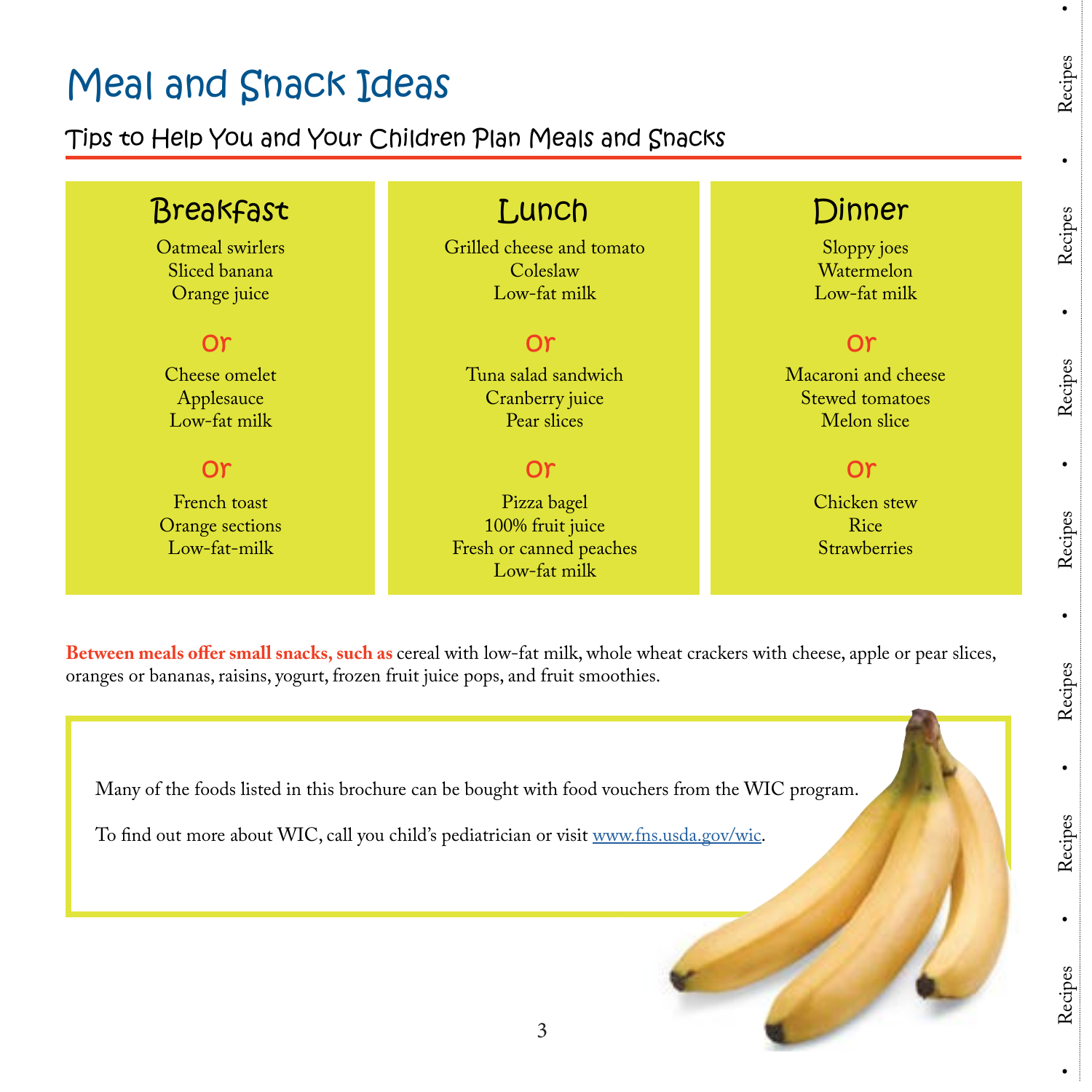### Oatmeal Swirlers

#### **Ingredients**

#### **Makes 4-6 servings**

- 1 1/2 cups of quick cooking oats
- 1/3 cup of peanut butter
- 1/3 cup of fruit jelly or jam

#### Preparation

- 1. Follow the package directions to cook oats.
- 2. Sppon peanut butter and jelly on top of cooked oatmeal.
- 3. Stir and spoon into bowls.
- 4. Serve with low-fat milk.



## French Toast

#### **Ingredients**

- 3 eggs, beaten
- 1/2 cups of low-fat milk
- Vegetable oil

#### Preparation

- 1. Mix eggs and milk.
- 2. Lightly coat pan with vegetable oil. Use medium heat.
- 3. Dip bread into egg mixture, so that bread is covered.
- 4. Brown one side of bread in pan.
- 5. Sprinkle top with cinnamon.
- 6. Turn over bread and brown the other side. Top with sliced banana.
- 7. Serve with low-fat milk.

### Cheese Omelet

#### **Ingredients**

#### **Makes 2-3 servings**

- 3 eggs
- 1 tablespoon of low-fat milk
- Vegetable oil
- 3 tablespoons of cheese

#### Preparation

- 1. Mix eggs and milk in a bowl.
- 2. Lightly coat pan with vegetable oil. Use medium heat.
- 3. Add egg mixture and cook.
- 4. When omelet is cooked on the bottom, add cheese.
- 5. When cheese is melted, fold omelet in half.
- 6. Top with salsa if you like.
- 7. Serve with toast, fruit, and low-fat milk.

### Grilled Cheese and Tomato Sandwich

#### **Ingredients**

2 slices of bread

- 1 slice of tomato **Makes 1 serving**
- 2 slices of American cheese
- Vegetable oil

### **Preparation**<br>1 Make sandwic

4

- Make sandwich using bread, cheese, and tomato.
- 2. Lightly coat pan with vegetable oil.
- 3. Brown sandwich on both sides over low heat to melt the cheese.
- 4. Serve with low-fat milk or fruit juice.



- 6 slices of bread **Makes 4-6 servings**
- Cinnamon
- 2 bananas, sliced

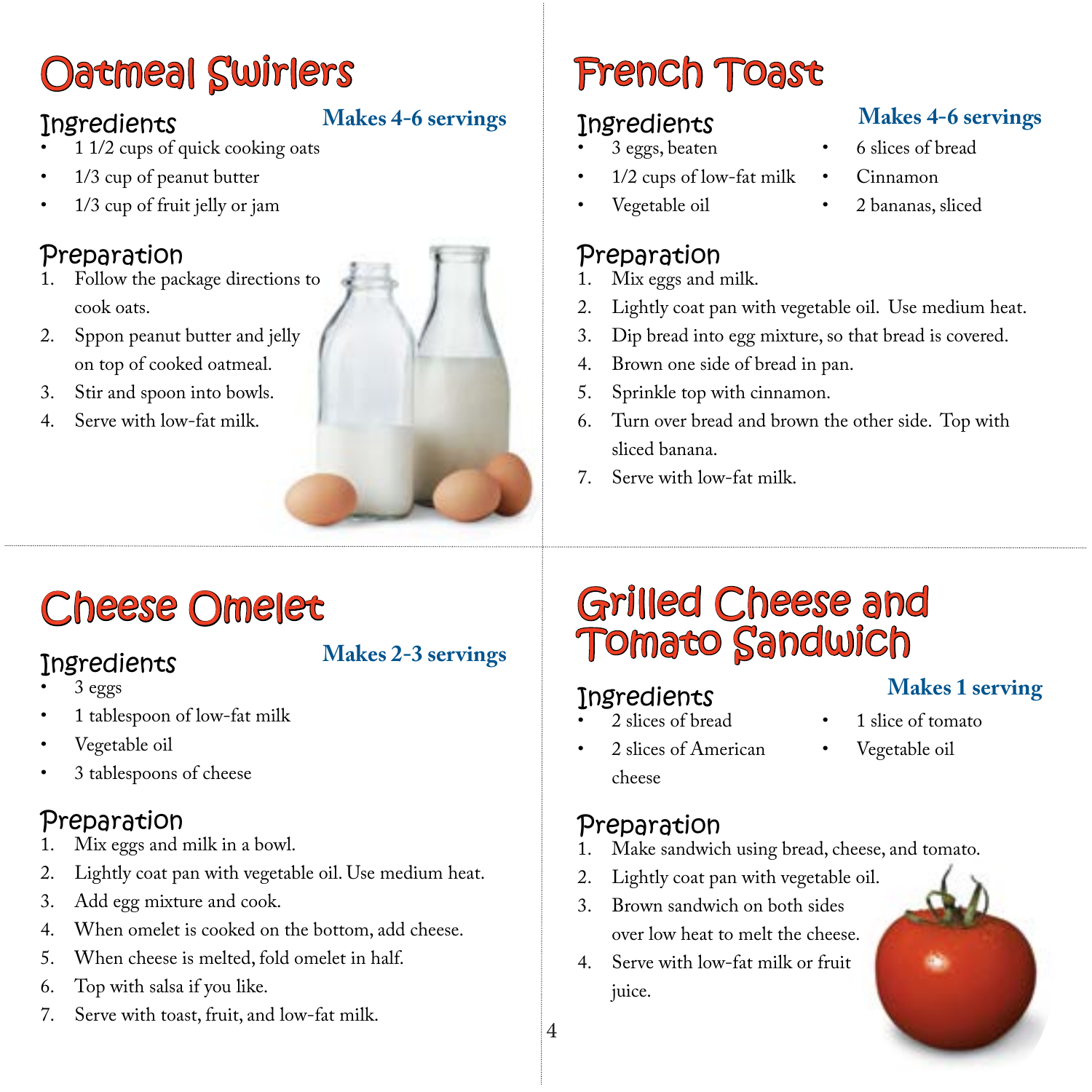### Tuna Salad Sandwich

#### **Ingredients**

#### **Makes 2 servings**

- 4 slices of bread
- 1 can of water packed tuna
- 4 teaspoons of low-fat mayonnaise
- Onion and celery, chopped

#### Preparation

- 1. Mix tuna with low-fat mayonnaise, onion, and celery.
- 2. Try your sandwich with cheese and tomato.
- 3. Serve with low-fat milk.

## Pizza Bagels

#### **Ingredients**

- 1 bagel
- 2 tablespoons of tomato sauce
- Garlic, basil, or oregano
- 2 tablespoons of cheddar cheese or part-skim mozzarella

#### Preparation

- 1. Preheat oven to 400 degrees.
- 2. Slice open a bagel and place on a flat pan.
- 3. Add tomato sauce, seasonings, and cheese.
- 4. Bake for 3 minutes or until cheese melts.
- 5. Serve with fruit juice.

#### **Makes 2-3 servings**

### Sloppy Joes

#### **Ingredients**

- 1 pound of lean ground beef, turkey, or chicken
- 1 small onion, chopped
- 1/2 green pepper, chopped

#### Preparation

- In a pan, cook lean ground meat, onion,
- 2. and green pepper until meat is well done.
- 3. Drain fat.
- 4. Stir in tomato sauce and seasonings.
- 5. Cook for 5 to 10 minutes.
- 6. Spoon into hamburger bun or pita.
- 7. Serve with fruit juice.

### Banana Strawberry Smoothie

#### **Ingredients**

#### **Makes 2-3 servings**

- 1 cup of low-fat milk
- 1 cup of fresh or frozen strawberries, mashed
- 1 ripe banana, mashed

### Preparation

- 1. Mix all together in a blender or use a wire whisk.
- 2. Eat as a snack or for dessert.





- 1 cup of tomato sauce Your choice of seasonings **Makes 4-6 servings**
	- 5 hamburger buns or pita pocket breads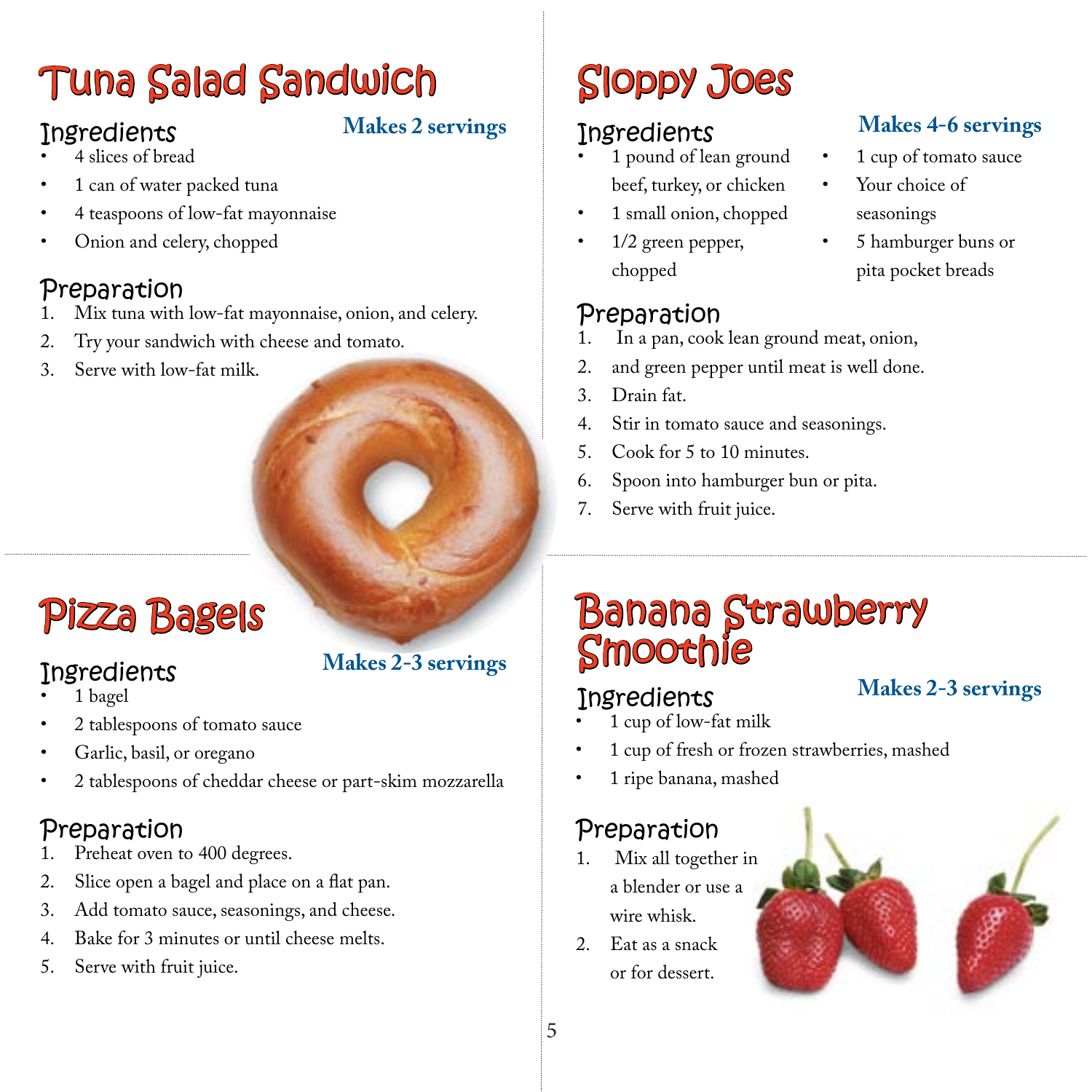### Chicken Stew

#### **Ingredients**

- 3 pounds of frying chicken, cut up into small pieces
- Vegetable oil
- 1 medium onion. chopped
- **Makes 6-8 servings**
- 1 stalk of celery, chopped
- 28 ounce can of stewed tomatoes
- Poultry seasoning

#### Preparation

- 1. Lightly coat pot with vegetable oil. Use medium heat.
- 2. Cook chicken until it is well done.
- 3. Add can of stewed tomatoes.
- 4. Add vegetables and seasoning.
- 5. Cover and cook over low heat for 30 minutes.
- 6. Serve with rice or noodles

#### Baked Macaroni & Cheese **Makes 3-5 servings**

#### **Ingredients**

- 4 cups of cooked macaroni
- 3 cups of grated cheddar cheese
- Vegetable oil
- Preparation
- 1. Preheat oven to 375° degrees.
- 2. Lightly coat casserole dish with vegetable oil. Mix cooked macaroni with grated cheese. Pour into casserole.
- 3. Melt margarine in a pan. Remove from heat, stir in flour.
- 4. Return to heat. Add low-fat milk slowly, stirring until smooth. Season with salt and pepper to taste.
- 5. Pour over macaroni. Stir and cover. Bake for 30 minutes.
- 6. Uncover and bake for another 15 minutes.



- 2 tablespoons of margarine
	- 2 cups of low-fat milk
	- 2 tablespoons of flour
	- Salt and pepper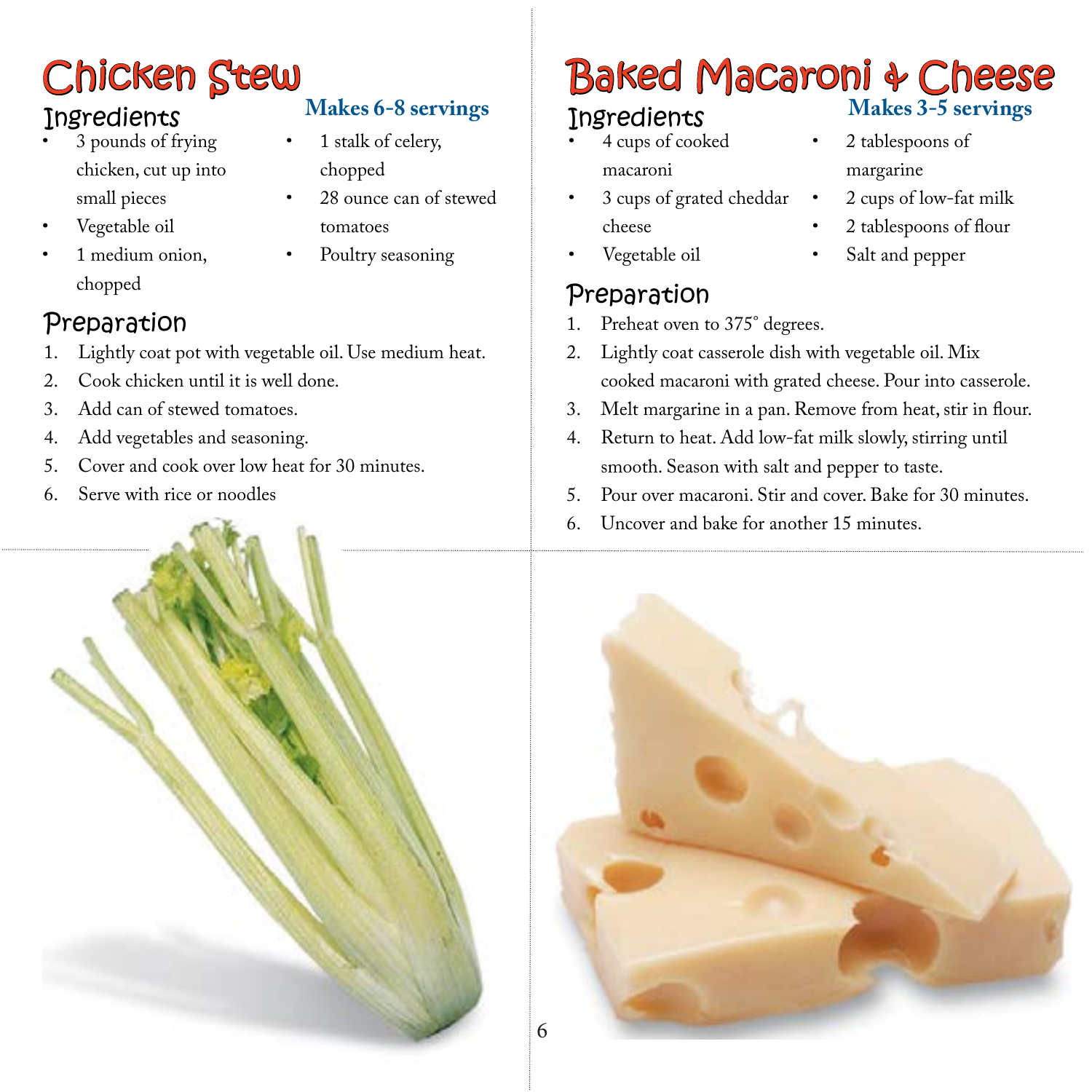### Regularly Eat Healthly Foods

#### The Importance of Iron, Calcium, and Vitamin-C

Children with empty stomachs absorb more lead than children with food in their stomachs. Provide your child with four to six small meals during the day. The following nutrients can help protect your child fromlead poisoning:

#### Foods with Iron

Normal levels of iron work to protect the body from the harmful effects of lead. Good sources of dietary iron include:

- Lean red meats, fish, and chicken
- Iron-fortified cereals
- Dried fruits (raisins, prunes)

#### Foods with Calcium

Calcium reduces lead absorption and also helps make teeth and bones strong. Good sources of dietary calcium include:

- Milk
- Yogurt
- Cheese
- Green leafy vegetables (spinach,
- kale, collard greens)

#### Foods with Vitamin C

Foods with vitamin C and iron work together to reduce lead absorption. Good sources of vitamin C include:

- Oranges, orange juice
- Grapefruits, grapefruit juice
- Tomatoes, tomato juice
- Green peppers

your child from the harmful effects A healthy diet can help